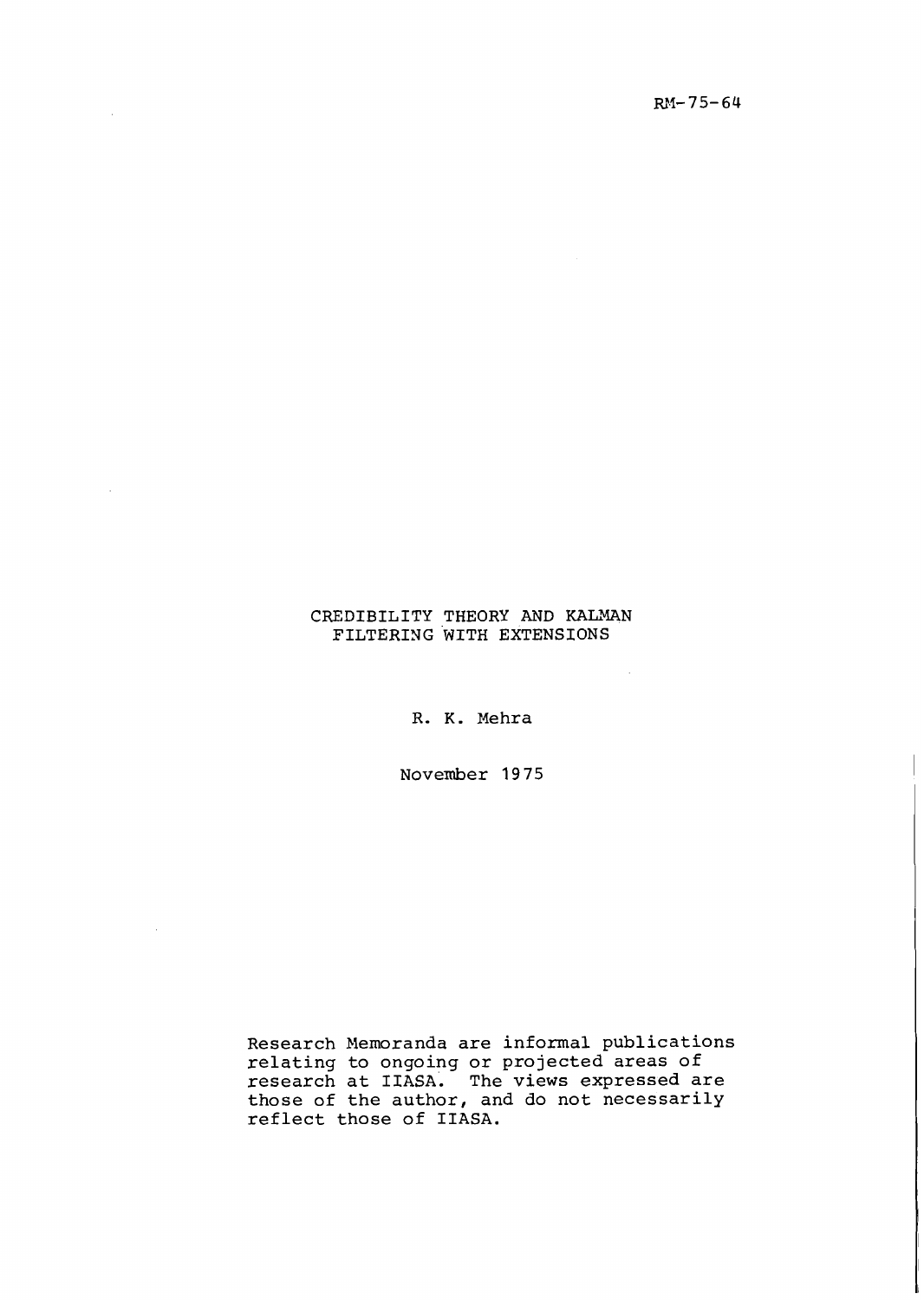$\mathcal{L}^{\text{max}}_{\text{max}}$  and  $\mathcal{L}^{\text{max}}_{\text{max}}$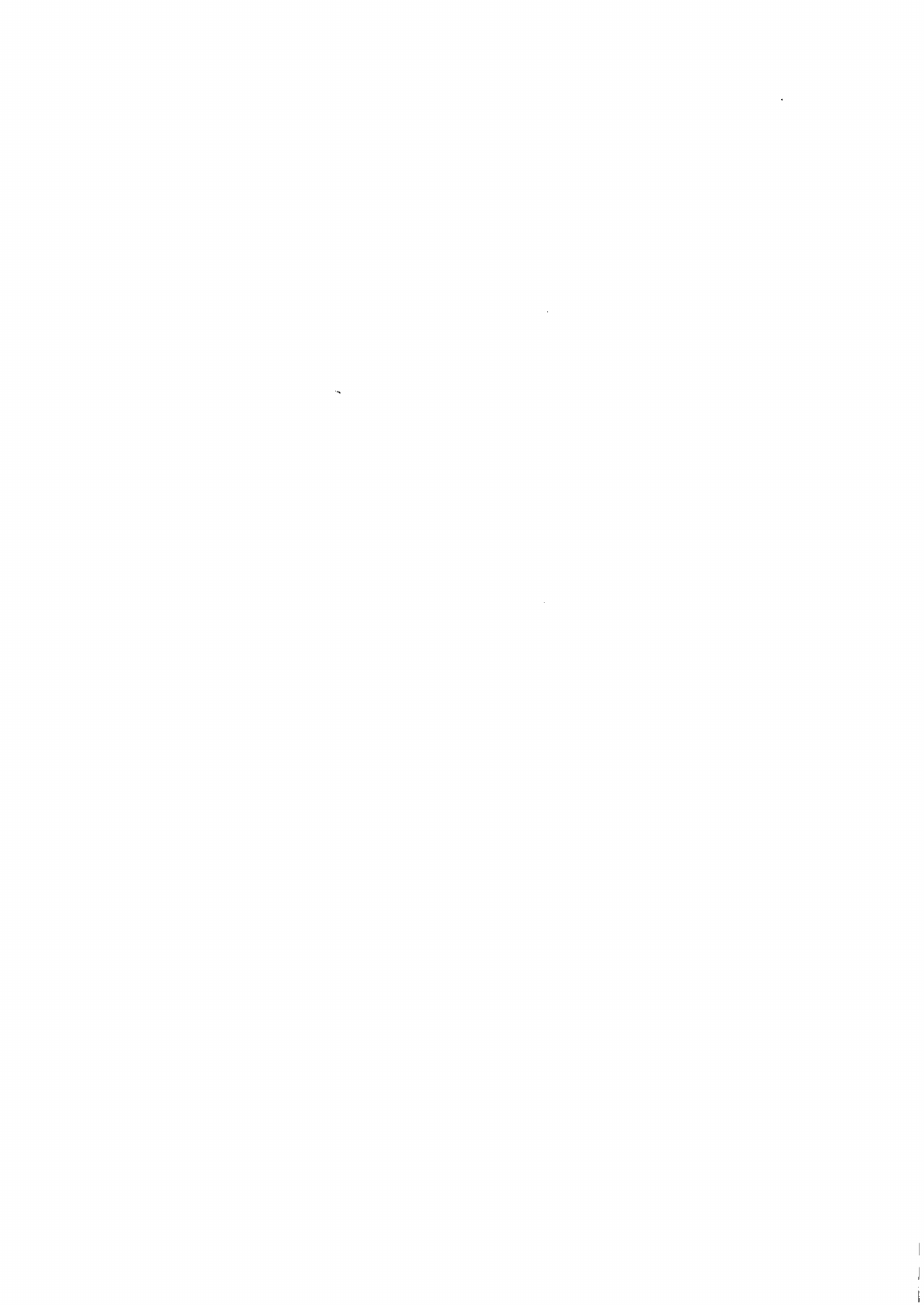# Credibility Theory and Kalman Filtering

with Extensions

\* R. K. Mehra

#### Introduction

Credibility theory developed in actuarial mathematics involves the estimating of risk premiums based on the collective and the estimating of risk premiums based on the collective and<br>individual risk data. Though relatively old in origin [15], it has only recently been put on a sound mathematical foundation [1,2,10]. A number of extensions of the theory have also appeared recently [3,7] under the titles of "multidimensional credibility theory," "time-inhomogeneous credibility theory" and "evolutionary credibility theory."

In this paper it is shown that the estimate and prediction problems considered in credibility theory are similar to those considered in Kalman filtering theory. The state vector of the risk model consists of the average risk variables such as the number of claims, cost of claims, etc. for a particular risk **0**  from the collective of risks 0. The observed data consists of the risk variables for the collective and for the individual risks. It is required to predict the values of risk variables in the next time period based on this data and to adjust the individual premiums based on claims experience in such a way as to converge to their true values.

The application of Kalman filtering, innovation theory and maximum likelihood estimation [12] gives results more general than those obtained before. It also opens up the possibility for considering more general models and testing their validity on real data. On the other hand, credibility theory provides certain specialized results which have not been fully appreciated in the Kalman filtering literature. In particular, it has been shown in credibility theory that the same prediction formulae hold under a variety of measurement noise distribution functions such as exponential, poisson, binomial, etc. [6]. Thus, the connection between credibility theory and Kalman filtering is significant and may be expected to lead to further developments in both areas.

\* Harvard University, Cambridge, Massachusetts, and IIASA, Laxenburg, Austria.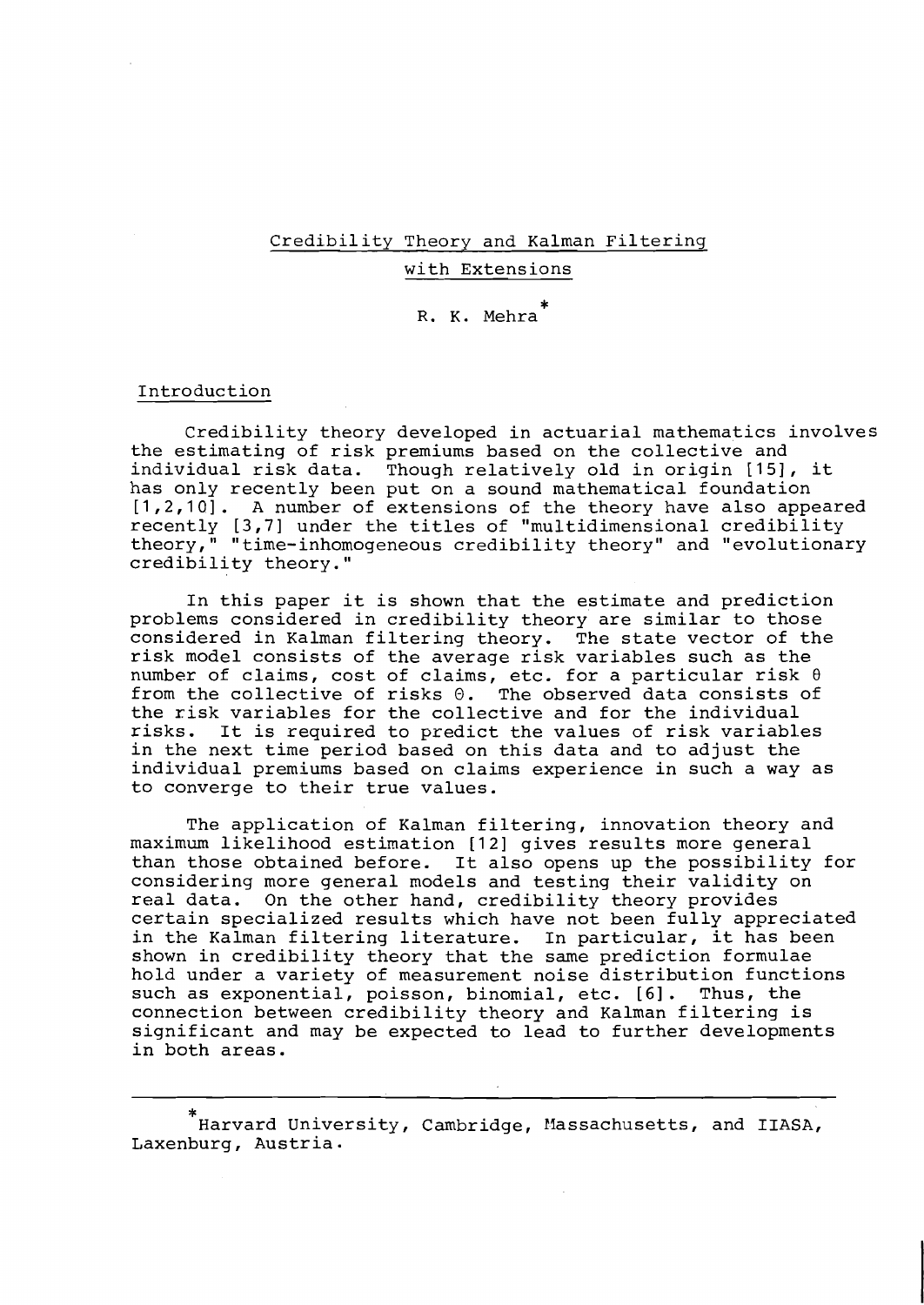# I. Problem Formulation

Let  $\theta$  denote the risk parameter that varies from one individual to the other. Let  $U(\theta)$  be the prior distribution function of 6 over the whole population of individuals.

Let  $\xi_1,\xi_2,\ldots,\xi_t,\ldots,\xi_n$  be the experience observation vectors on an individual with a specific  $\theta$ . Prediction of  $\xi_{n+1}$  based on the population statistics and the experience observations  $\{\xi_1, \ldots, \xi_n\}$  is required.

Assume that  $\xi_+(\theta)$  is normally distributed with mean  $m_t (\theta)$  and covariance  $C_t (\theta)$  for a specific individual. We may write

$$
\xi_{+}(\theta) = m_{+}(\theta) + v_{+}(\theta) \tag{1}
$$

where  $v_{+}(\theta)$  is a white noise sequence, normally distributed with zero mean and covariance  $C(\theta)$  for a given  $\theta$ . Thus  $\xi_1(\theta)$ ,..., $\xi_n(\theta)$  are conditionally independent. Further let the expected values of  $m_t(\theta)$  and  $C_t(\theta)$  over the population of all  $\theta$  be  $m_+$  and  $E_+$ :

$$
m_{t} = \frac{E}{\theta} (m_{t} (\theta))
$$

$$
E_{t} = \frac{E}{\theta} [C_{t} (\theta)]
$$

and

$$
D_{t} = \frac{E}{\theta} \{ (m_{t} (\theta) - m_{t}) (m_{t} (\theta) - m_{t})^{T} \} .
$$

The Kalman filter formulation [15] requires setting up a state equation and a measurement equation. Equation (1) is essentially the measurement equation with  $m_t(\theta)$  representing the "signal" part and  $v_t(\theta)$  representing the "noise" part. The evolution of the "signal" part is described by the state equation, which in the most general form can be taken to be,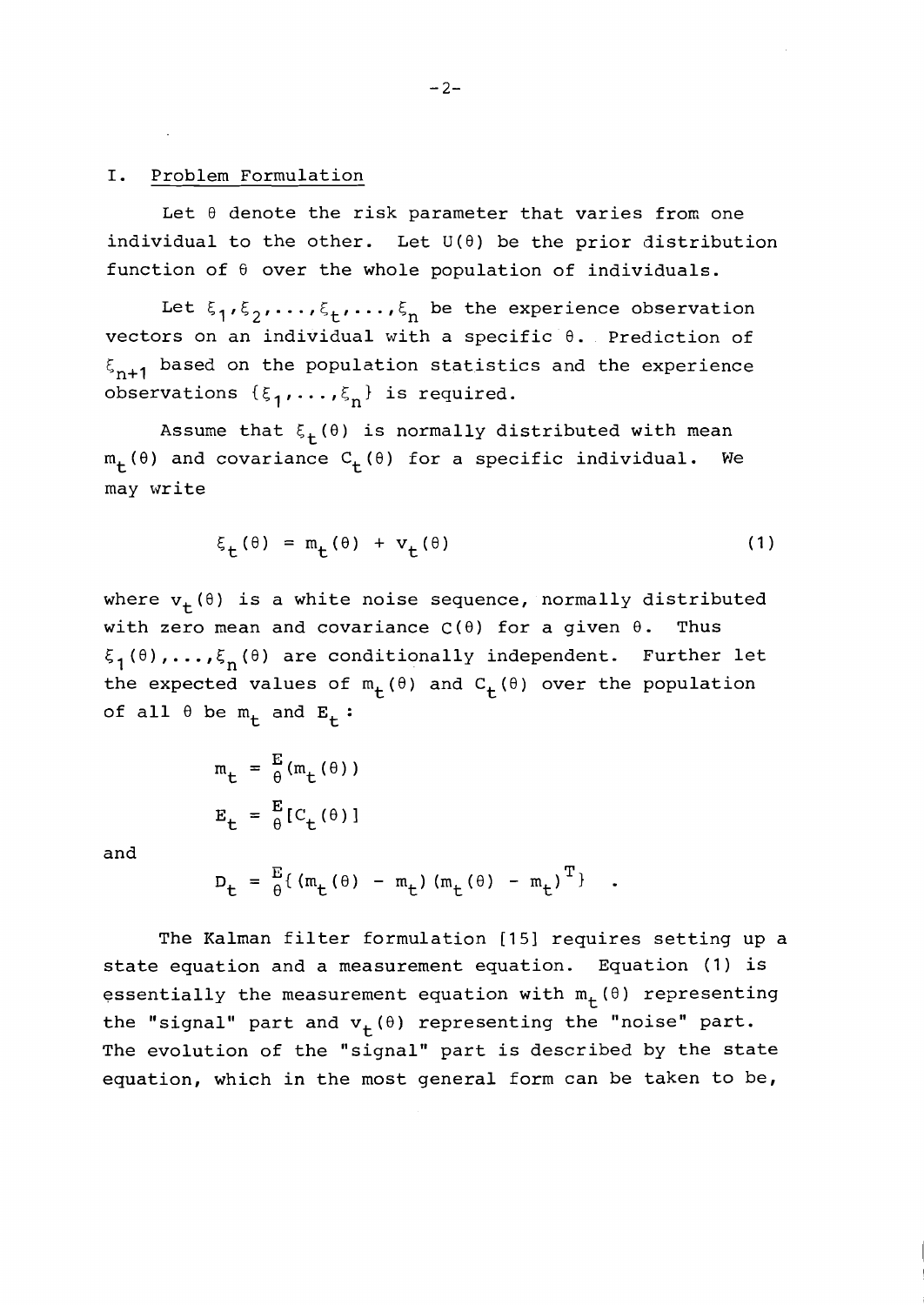$$
x_{t+1} = F_t x_t + G_t u_t \tag{2}
$$

$$
m_{t}(\theta) = H_{t}x_{t}
$$
\n
$$
x_{0} \sim E(\bar{x}_{0}, P_{0})
$$
\n(3)

Here  $x_+$  denotes the state of the system which can have dimension greater or less than  $m_t(\theta)$  and  $u_t$  is a normally distributed white noise sequence with known mean (say zero) and covariance  $Q_+$ .

The model  $(2)-(3)$  is perhaps too general for the "credibility problem," but it is stated here since the Kalman filter is valid for this general model. The model  $(2) - (3)$  may be specialized to various cases considered in Jewel1 [71 as follows:

i) Time-Homogeneous Risks Submodel: Let

 $F_t = I$  ,  $u_t \equiv 0$  ,  $H_t = I$ 

then

$$
m_{t+1}(\theta) = m_t(\theta)
$$

or

$$
m_{+}(\theta) = m_{0}(\theta)
$$

Also since  $\mathfrak{m}_{_{\mathbf{O}}}(\theta)$  is normally distributed with mean  $\mathfrak{m}$  and covariance **D,** 

$$
\bar{\mathbf{x}}_{\cap} = \mathbf{m} \tag{4}
$$

$$
P_{\Omega} = D \tag{5}
$$

Furthermore  $E_t$  is assumed constant  $(= E)$ .

ii) Time-Dependent Risk Model:  $u_t \equiv 0$ ,  $H_t = I$ , so that  $m_{t+1}(\theta) = F_{t}m_{t}(\theta)$ . The other quantities same as above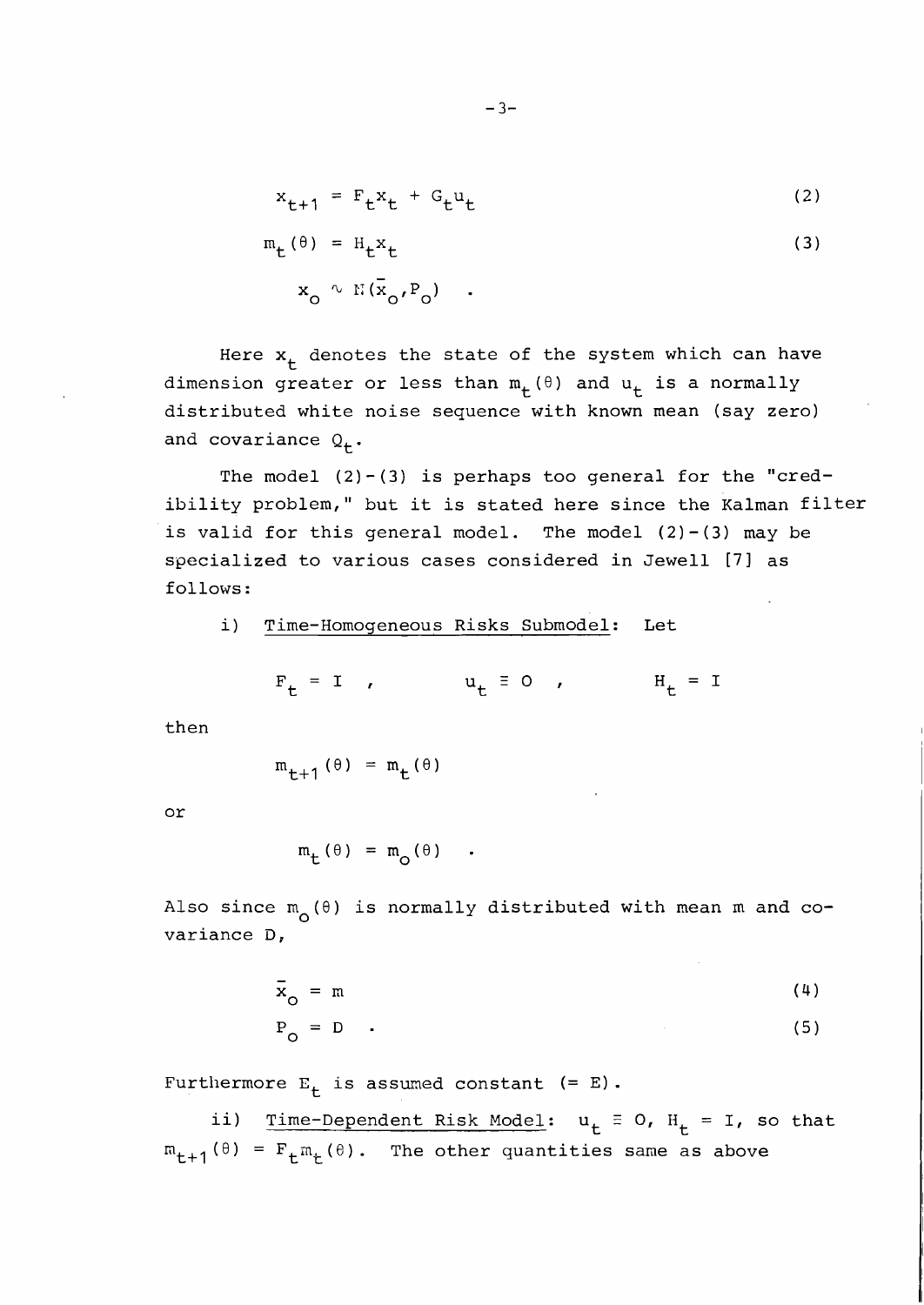iii) Evolutionary Risk Model:  $F_t = I$ ,  $H_t = I$ ,  $G_t = I$ so that

$$
m_{t+1}(\theta) = m_t(\theta) + u_t \tag{6}
$$

with  $x_0$ ,  $P_0$ , and  $E_t$  the same as in i). Now we state the Kalman filter equations and show how they simplify to the "credibility theory" results.

# 11. Kalman Filtering: [5,8,9]

Let  $\hat{x}_{t/\tau}$  denote the best estimate of  $x_t$  based on the observation  $\{\xi_1,\ldots,\xi_{\tau}\}\$  and let  $P_{t/\tau}$  be its covariance. From least squares theory,

$$
\hat{\mathbf{x}}_{t/\tau} = \mathbf{E}\{\mathbf{x}_t | \xi_1, \dots, \xi_\tau\} \tag{7}
$$

$$
P_{t/\tau} = E[(x_t - \hat{x}_{t/\tau})(x_t - \hat{x}_{t/\tau})^T | \xi_1, ..., \xi_\tau]. \quad . \quad (8)
$$

Then the "filtered" estimates  $\hat{\textbf{x}}_{\texttt{t}|\texttt{t}}^{\hat{}}$  and the "predicted" estimates t | t |<br>. 1  $\mathbf{x_{t+1|t}}$  can be obtained recursively as follows:

$$
\hat{\mathbf{x}}_{t+1|t} = \mathbf{F}_t \hat{\mathbf{x}}_t|t \tag{9}
$$

$$
\hat{\mathbf{x}}_{t|t} = \hat{\mathbf{x}}_{t|t-1} + \mathbf{K}_{t}(\xi_{t} - \mathbf{H}_{t} \hat{\mathbf{x}}_{t|t-1})
$$
 (10)

$$
K_{t} = P_{t|t-1}H_{t}^{T}(H_{t}P_{t|t-1}H_{t}^{T} + E_{t})^{-1}
$$
 (11)

$$
P_{t|t} = (I - K_t H_t) P_{t|t-1}
$$
 (12)

$$
P_{t+1|t} = F_t P_t |t^T_t + G_t Q_t G_t^T
$$
 (13)

$$
\hat{\mathbf{x}}_{\mathsf{O}\,|\,\mathsf{O}} = \bar{\mathbf{x}}_{\mathsf{O}} \qquad \qquad \mathbf{P}_{\mathsf{O}\,|\,\mathsf{O}} = \mathbf{P}_{\mathsf{O}}
$$

Equations  $(11)-(12)$  may also be written as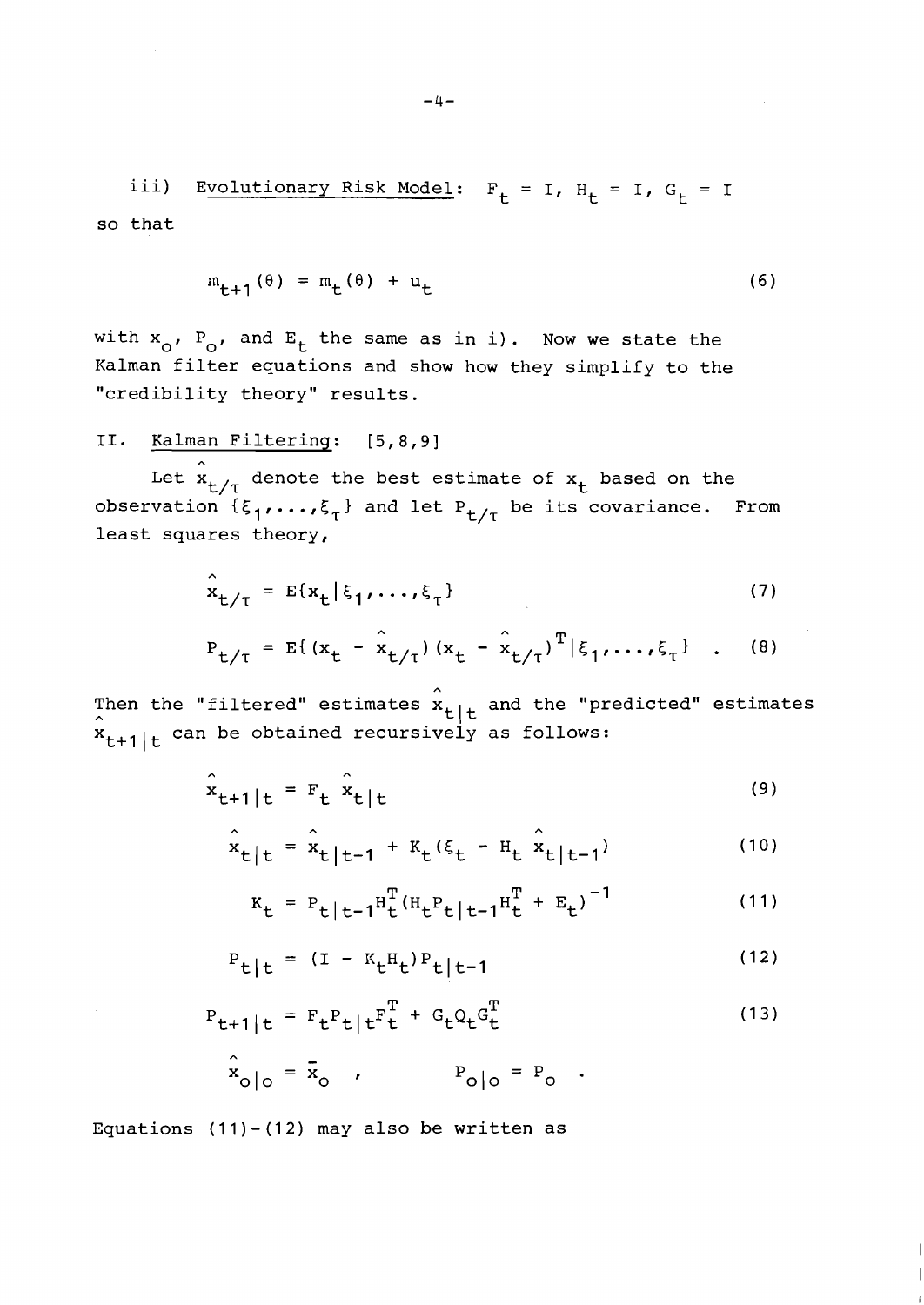$$
K_{\mathbf{t}} = P_{\mathbf{t}} | \mathbf{t}^{\mathrm{H}} \mathbf{t}^{\mathrm{H}} \mathbf{t}^{-1}
$$
 (14)

$$
P_{t}^{-1}|_{t} = P_{t}^{-1}|_{t-1} + H_{t}^{T}E_{t}^{-1}H_{t}
$$
 (15)

which will be useful in relating to credibility theory. Equations  $(11)-(13)$  may be combined into a single recursive equation for  $P_{t|t}$  or  $P_{t|t-1}$  e.g.

$$
P_{t+1}|_{t} = F_{t}\left\{P_{t}|t-1^{-P}t|t-1^{H_{t}^{T}(H_{t}P_{t}|t-1^{H_{t}^{T}}+ E_{t})^{-1}H_{t}P_{t}|t-1}\right\}
$$

$$
\cdot F_{t}^{T} + G_{t}Q_{t}G_{t}^{T} \qquad (16)
$$

Equation (16) is a discrete-time Riccati equation which has been studied extensively in the control literature [51. The sequence  $\xi_t$  -  $H_t x_t$   $_{t-1}$  known as the "innovation sequence" is a Gaussian white noise sequence **[8].** We now consider the first special case of credibility theory.

i) Time-Homogeneous Risk Model: Substituting for  $F_t$ ,  $H_+$  etc., in Equation (9)-(16),

$$
\hat{m}_{t+1|t} = \hat{m}_{t|t} \n= \hat{m}_{t|t-1} + K_{t}(\xi_{t} - \hat{m}_{t|t-1}) \qquad (17) \nK_{t} = P_{t|t} E^{-1} \nP_{t|t}^{-1} = P_{t|t-1}^{-1} + E^{-1} = P_{t-1|t-1}^{-1} + E^{-1} \nP_{o} = D , \qquad \bar{x}_{o} = m .
$$

Thus

$$
P_{n}^{-1}|_{n} = D^{-1} + nE^{-1}
$$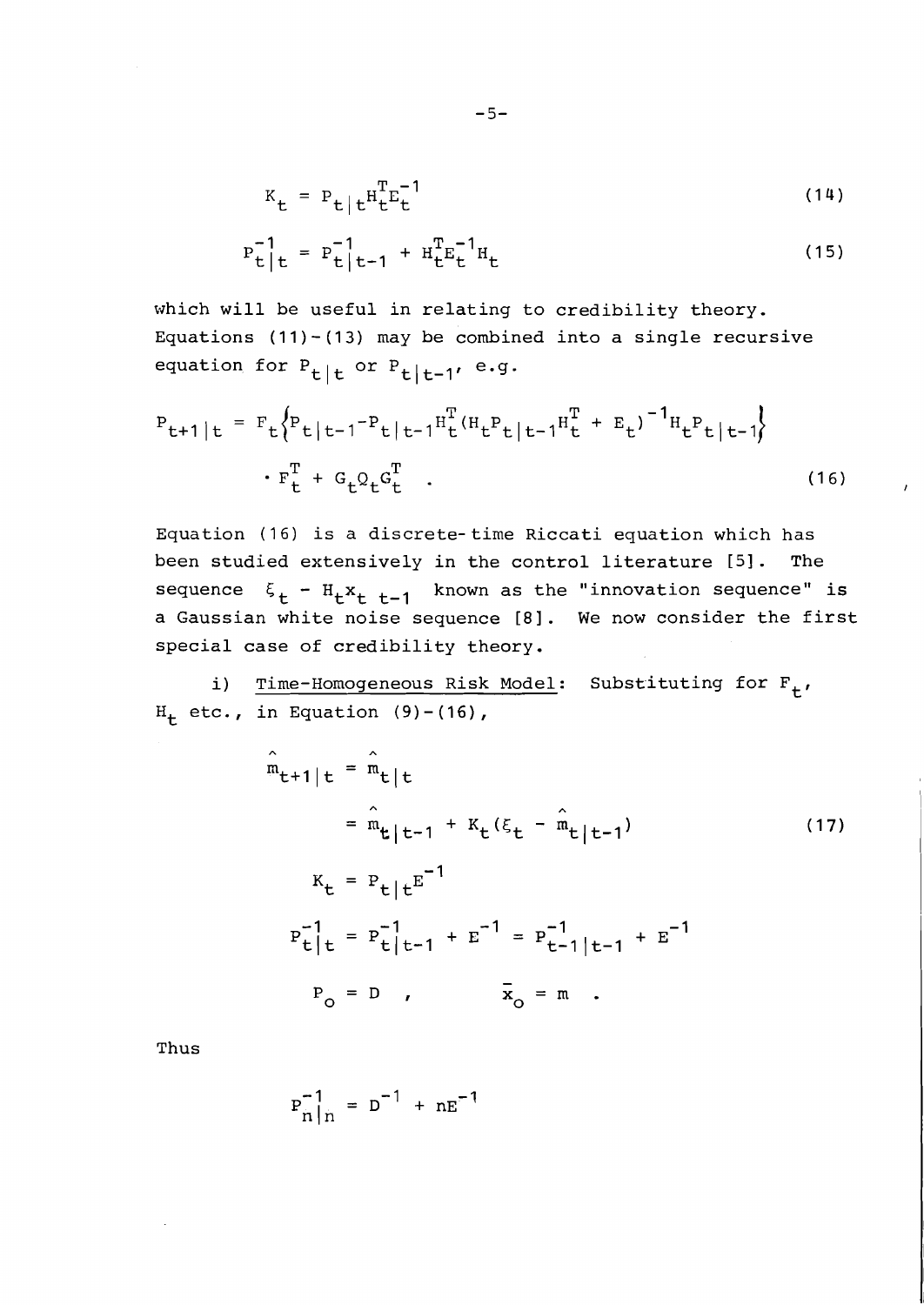$$
K_{n} = (D^{-1} + nE^{-1})^{-1}E^{-1}
$$
\n
$$
= (ED^{-1} + nI)^{-1} ; \qquad (18)
$$
\n
$$
\hat{m}_{n+1|n} = \hat{m}_{n} n - 1 + (ED^{-1} + nI)^{-1} (\xi_{n} - \hat{m}_{n|n-1})
$$
\n
$$
= (I - (ED^{-1} + nI)^{-1}) \hat{m}_{n|n-1} + (ED^{-1} + nI)^{-1} \xi_{n}
$$
\n
$$
= (ED^{-1} + nI)^{-1} (ED^{-1} + (n-1)I) \hat{m}_{n|n-1} + (ED^{-1} + nI)^{-1} \xi_{n}
$$
\n
$$
= (ED^{-1} + nI)^{-1} (ED^{-1} + (n-1)I) \{(ED^{-1} + (n-1)I)^{-1} (ED^{-1} + (n-2I) \hat{m}_{n-1|n-2} + (ED^{-1} + nI)^{-1} \xi_{n-1} \} + (ED^{-1} + nI)^{-1} \xi_{n}
$$
\n
$$
= (ED^{-1} + nI)^{-1} (ED^{-1} + (n-2)I) \hat{m}_{n-1|n-2}
$$
\n
$$
+ (ED^{-1} + nI)^{-1} (\xi_{n} + \xi_{n-1})
$$

By induction,

$$
m_{n+1 n} = (ED^{-1} + nI)ED^{-1} m + (ED^{-1} + nI)^{-1} \sum_{t=1}^{n} \xi_t
$$
  
=  $(I - Z_n)m + Z_n(\frac{1}{n} \sum_{t=1}^{n} \xi_t)$  (19)

where

$$
Z_n = \left(\frac{1}{n} \operatorname{ED}^{-1} + I\right)^{-1} = \frac{1}{n} K_n \quad \text{(Credibility Factor)}.
$$
 (20)

Equation (19) is the same as Equation (4.26) of Jewel1 [71. Kalman filter results for models ii) and iii) also lead to parallel results in credibility theory. We do not pursue this approach here since from a computational view point, the recursive Equations  $(9)-(13)$  are easier to solve.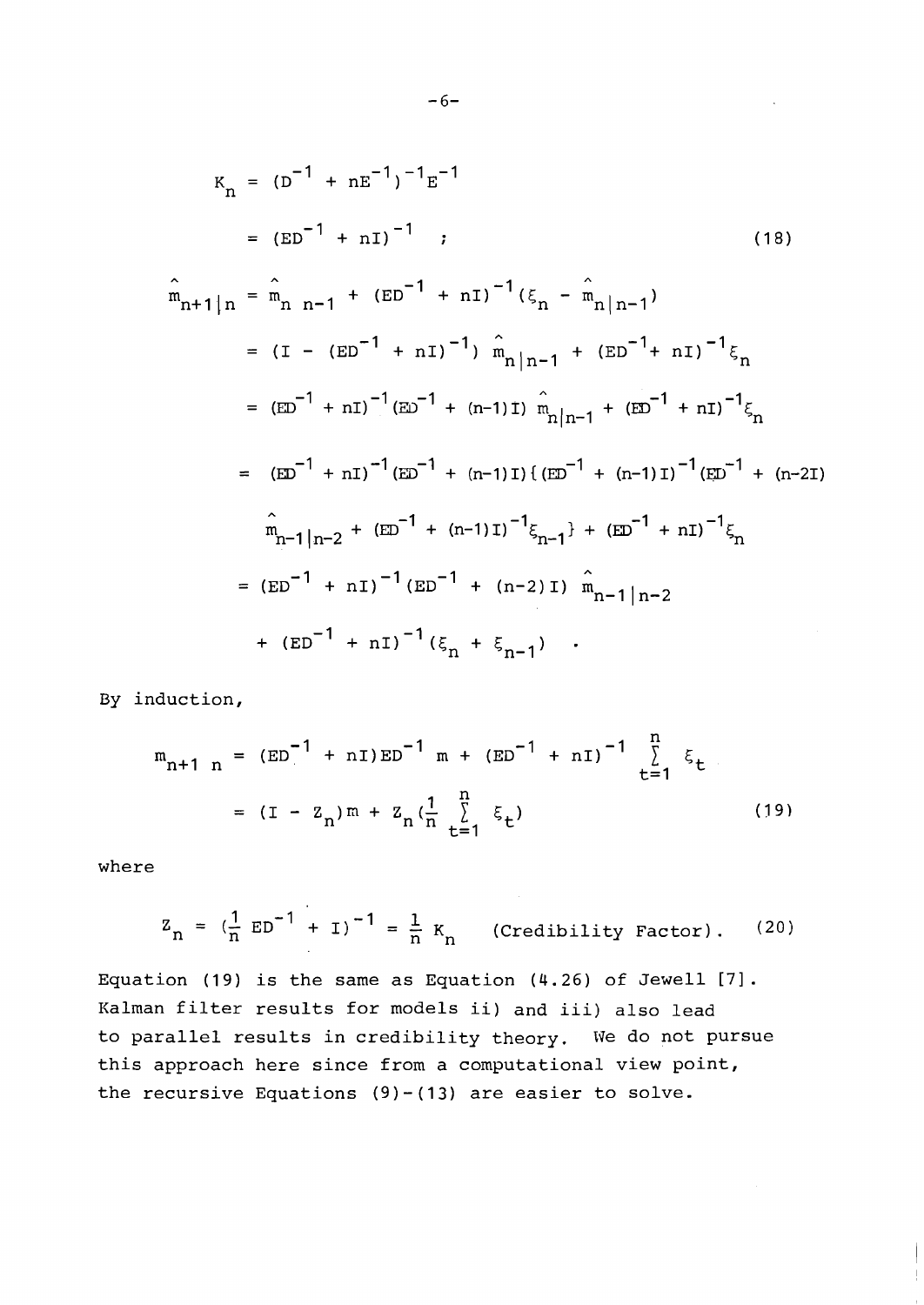## 111. Extensions

In credibility theory as well as in several applications of Kalman filtering, the matrices F, G, H, Q and R contain unknown parameters. This problem has been studied extensively in the control literature [11,12,13,14] and computer programs exist for obtaining least squares and maximum likelihood estimates of these parameters. The need for such methods in  $c$ redibility theory has already been indicated by Bühlmann  $[4]$ .

An objection to the use of Kalman filtering for credibility theory is the assumption of normality. In the non-normal additive noise case, the Kalman filter still provides optimal linear least squares estimates. Several nonlinear estimating techniques also exist (Jazwinski [5] ) and may be used for problems in credibility theory. Another approach is to transform the data in such a way that the transformed variables have normal distributions. For example, log- normal distributions can be handled in this fashion.

#### Conclusions

A connection has been established between problems and results from two different fields viz: Kalman filtering and credibility theory of actuarial mathematics. A number of extensions of credibility theory are indicated based on results from Kalman filtering, innovation theory, and maximum likelihood identification.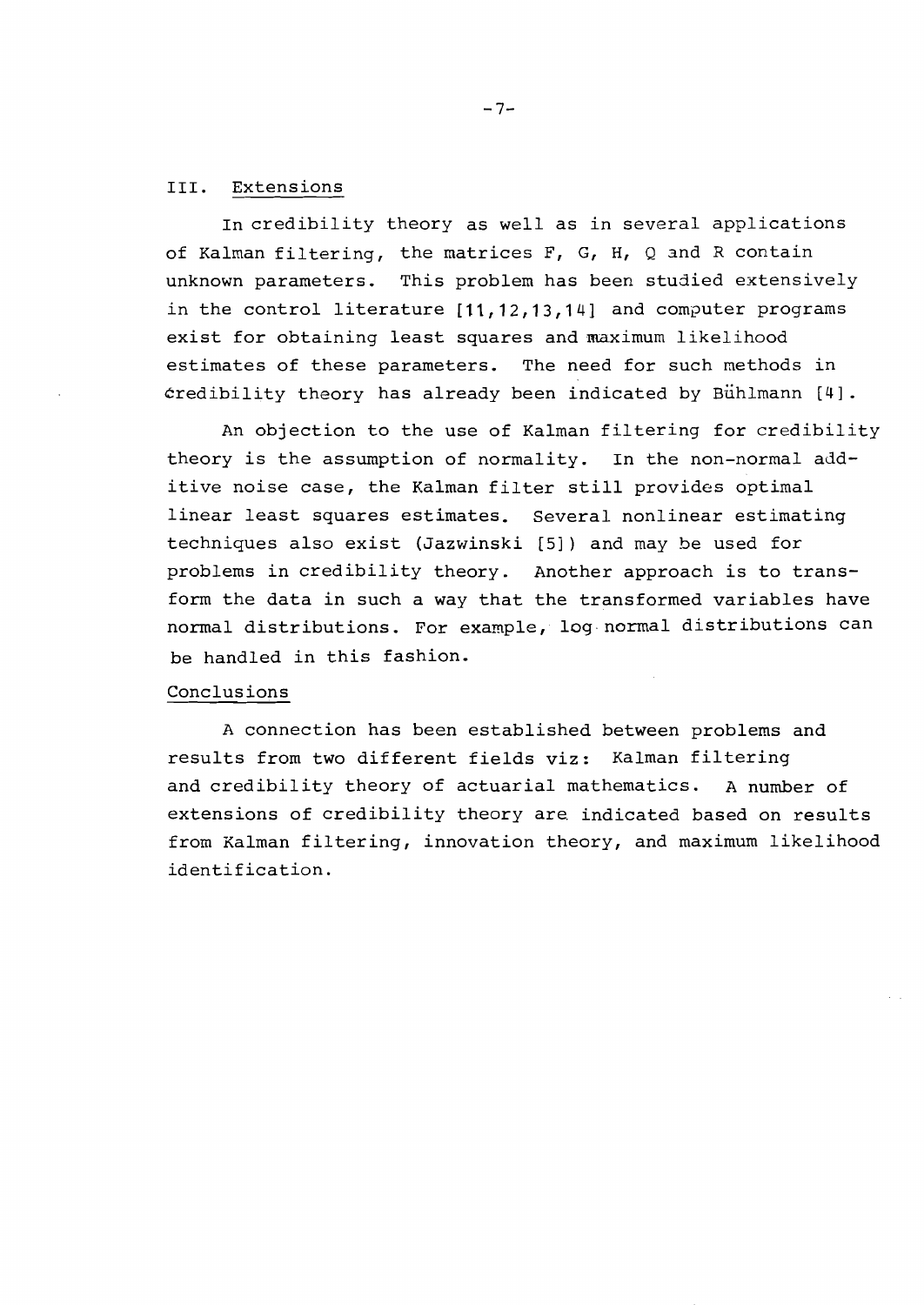## References

- $[1]$ Bailey, A.L. "A Generalized Theory of Credibility." Proceedings of the Casualty Actuarial Society, Vol. 32. 1945, pp. 13-20.
- $121$ Bailey, A.L. "Credibility Procedures, Laplace's Generalization of Bayes' Rule and the Combination of Collateral Knowledge with Observed Data." Proceedings of the Casualty Actuarial Society, Vol. 37. 1950, pp. 7-23.
- $131$ Buhlmann, H. "Credibility Procedures." Sixth Berkeley Symposium. 1971, pp. 515-525.
- $[4]$ Bühlmann, H. Mathematical Methods in Risk Theory, New York, Springer-Verlag, 1970.
- $[5]$ Jazwinski, A.H. Stochastic Processes and Filtering Theory, New York, Academic Press, 1970.
- $[6]$ Jewell, W.S. "Credible Means are Exact Bayesian for Simple Exponential Families." ORC-73-21. Operations Research Center. University of California, Berkeley, October<br>1973 (to appear in <u>ASTIN</u> Bulletin).
- $[7]$ Jewell, W.S. "Model Variations in Credibility Theory." ORC-74-25. Operations Research Center. University of California, Berkeley, August 1974.
- $[8]$ Kailath, T. "An Innovations Approach to Least-Squares Estimation, Part 1." IEEE T-AC, AC-13 (December 1968).
- $[9]$ Kalman, R.E. "New Methods and Results in Linear Prediction and Filtering Theory." Proc. Symp. on Engg. Appl. of Random Function Theory and Probability. New York, Wiley, 1961.
- $[10]$ Mayerson, A.L. "A Bayesian View of Credibility." Proceedings of the Casualty Actuarial Society, Vol. 51. 1964, pp. 85-104.
- $[11]$ Mehra, R.K. "Approaches to Adaptive Filtering." IEEE T-AC (October 1972).
- $[12]$ Mehra, R.K. "Identification in Control and Econometric Systems, Similarities and Differences." Annals of Economic and Social Measurements (January 1974) .
- $[13]$ Mehra, R.K. "Identification of Stochastic Linear Dynamic Systems Using Kalman Filter Representation." AIAA Journal (January 1971).